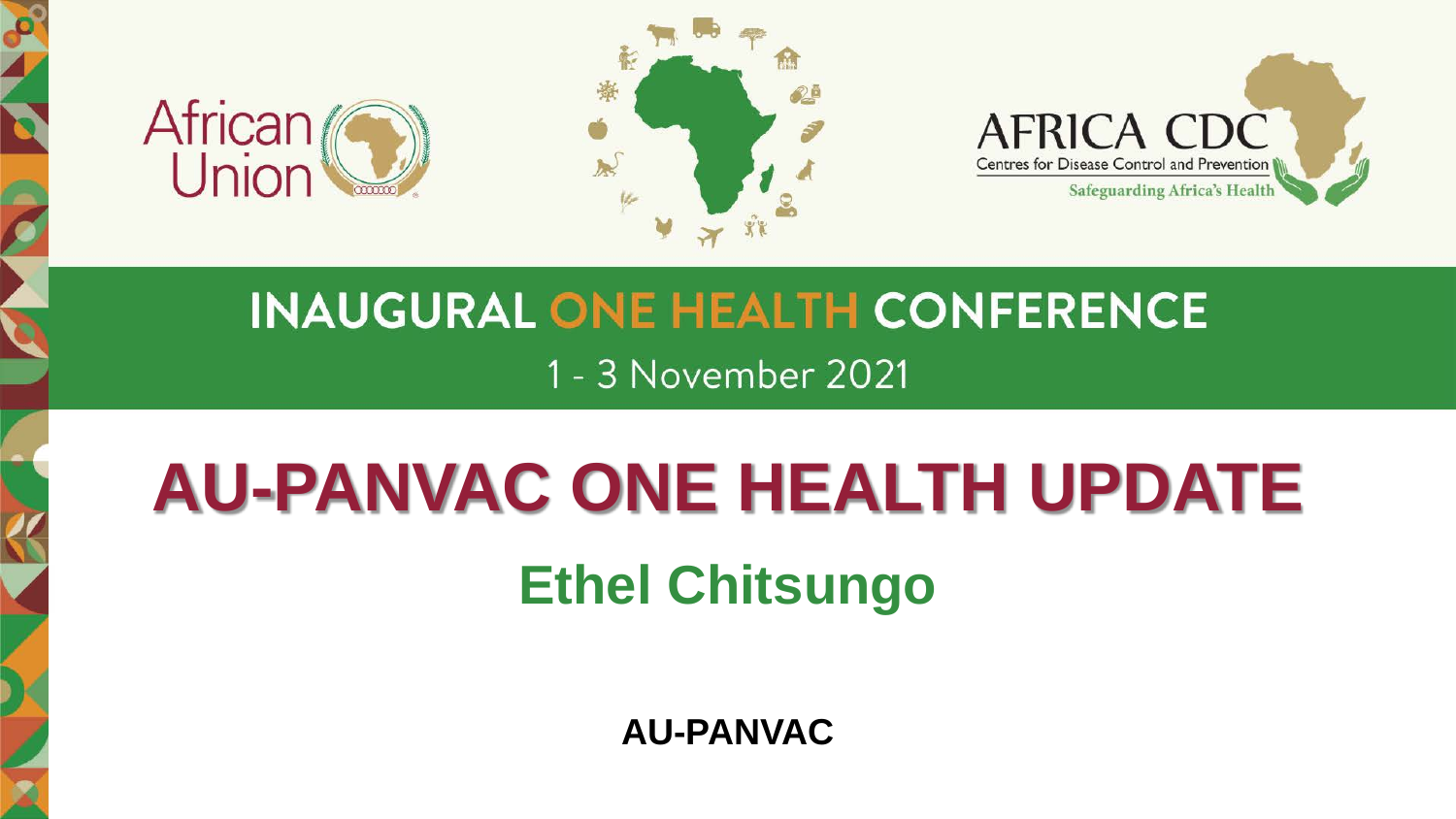#### **OUTLINE**

- **1. BRIEF PRESENTATION OF AU-PANVAC**
- **2. IMPACT OF ANIMAL DISEASES ON PUBLIC HEATH**
- **3. AU-PANVAC SUPPORT ON THE "ONE HEALTH CONCEPT"**
	- **ZOONOTIC DISEASES**
	- **AMR**
	- **SUPPORT OF COVID CONTROL**
	- **COLLABORATION WITH Af.CDC ON THE SUPPLY AND PREQUALIFICATION OF REAGENTS & KITS**
	- **GUIDELINES FOR TRANSPORT OF DANGEROUS INFECTIOUS GOODS**



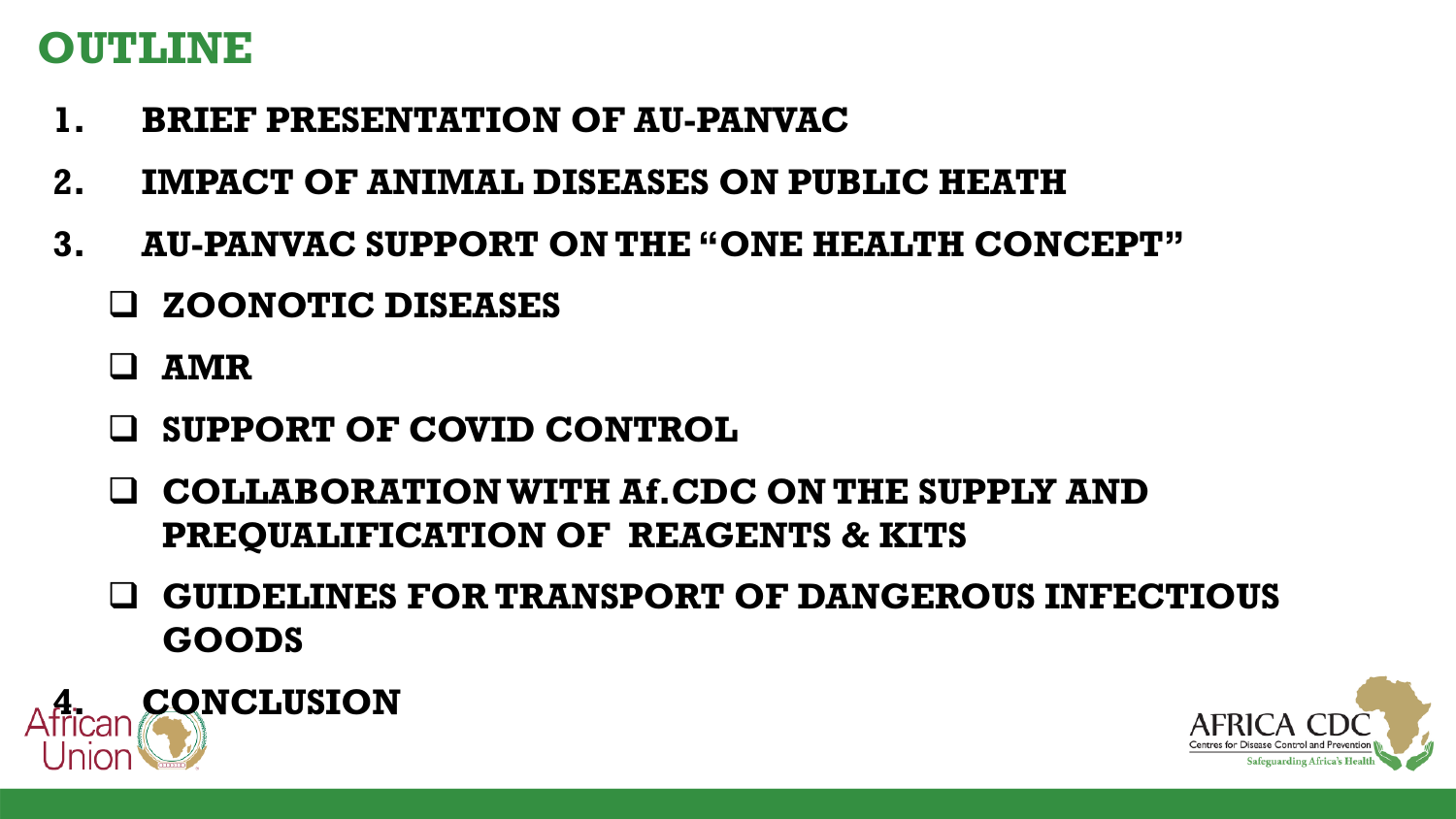# **BRIEF PRESENTATION OF AU-PANVAC MISSION**



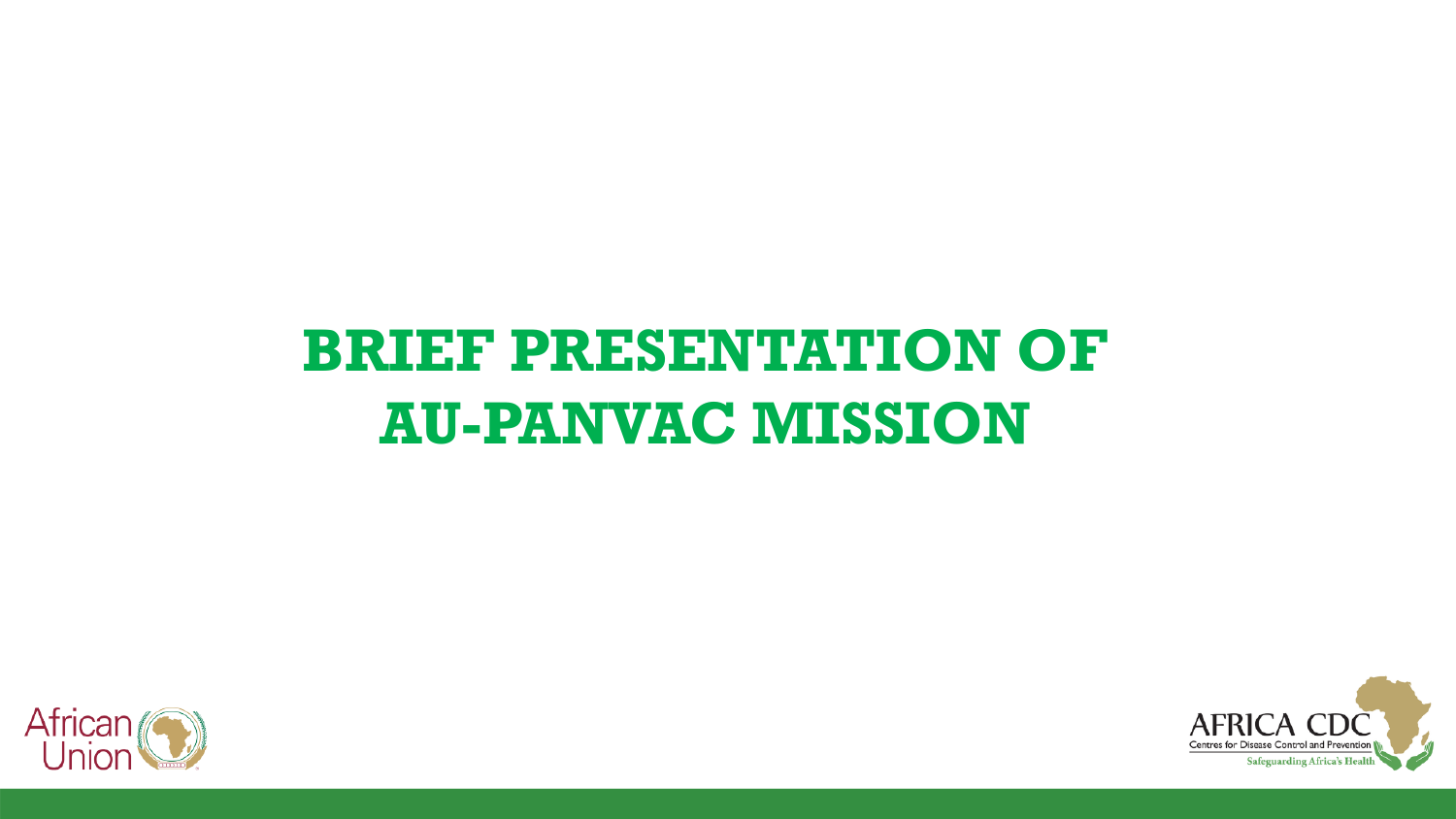# **BRIEF PRESENTATION OF AU-PANVAC MISSION**

- PANVAC was established due to the proliferation of poor-quality vaccines in most African countries
- Use of poor-quality Rinderpest vaccines made control efforts to last over 70 years in Africa
- Rinderpest disease finally disappeared after the implementation of vaccine QC by PANVAC in the 90s
- In recognition, PANVAC became institutionalized under the AU in 2004



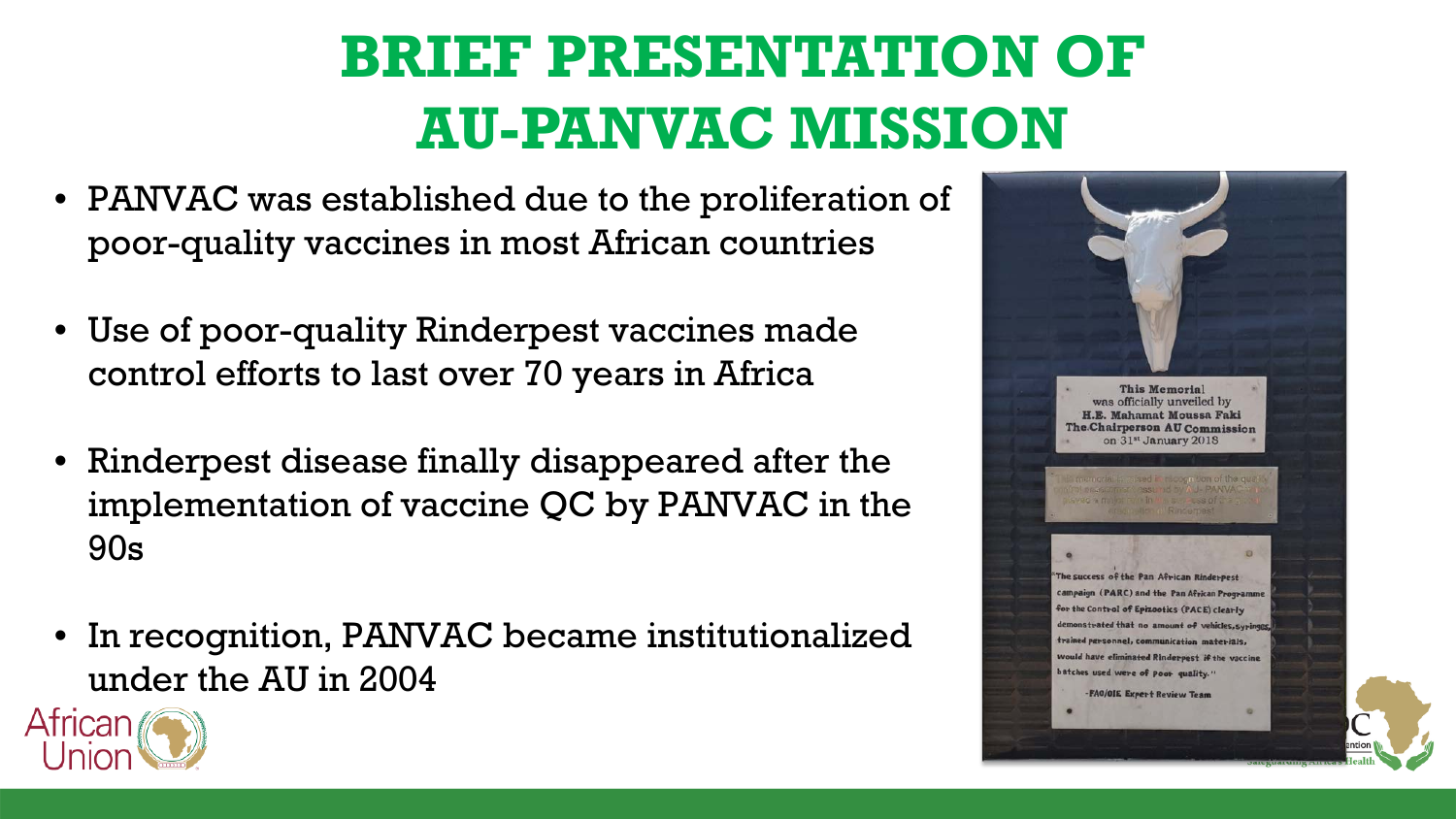## **AU-PANVAC MISSION**

"To promote the use of **good quality vaccines** and **diagnostic reagents** for the control and eradication of animal diseases in Africa."



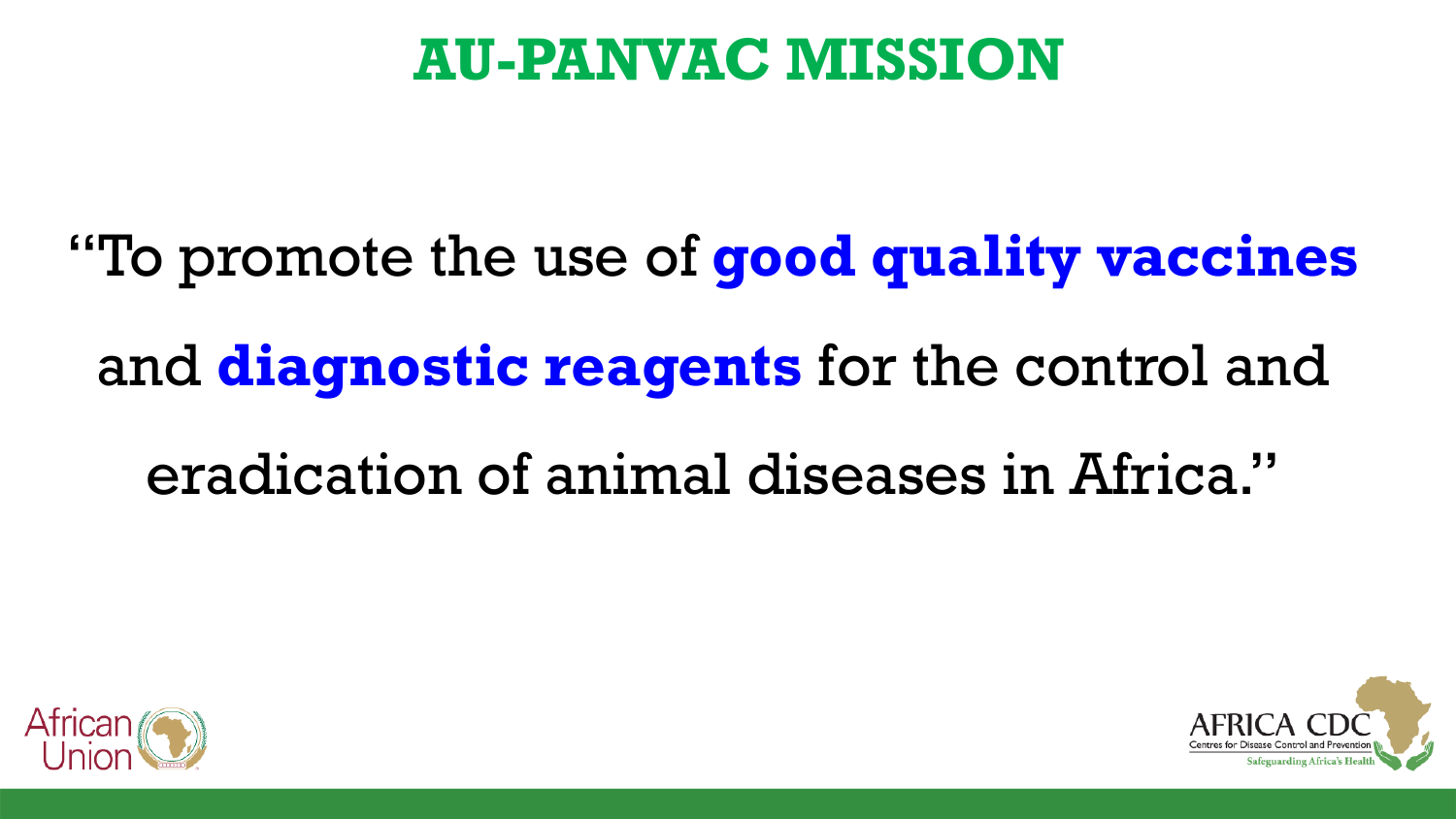## **BRIEF PRESENTATION OF AU-PANVAC…**

#### • **AU-PANVAC General Mandates**

- QC of all Veterinary vaccines produced or imported into Africa
- Production of essential Biological Reagents for Animal disease Surveillance and Control
- **Specific Mandates**
	- Maintaining Africa free from Rinderpest
		- Sequestration of rinderpest
		- Continental vaccine bank
	- Harmonization of vaccine registration

Atrican • **Collaborations with partners and stakeholders**

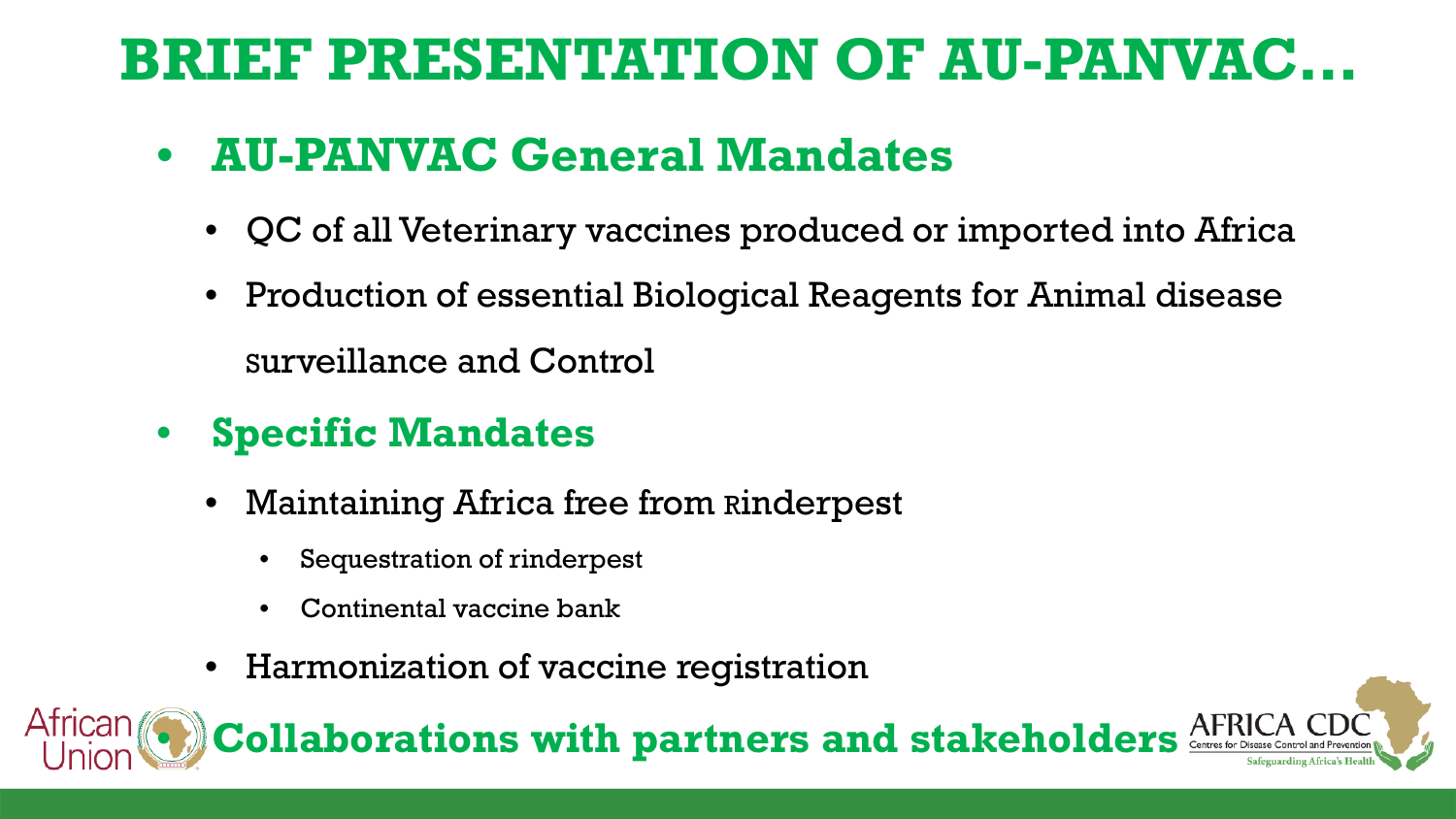## **BRIEF PRESENTATION OF AU-PANVAC…**



**ISO 9001-2015 Certified**- February 2017 **4.**



**ISO 17025 Accredited** - November 2018

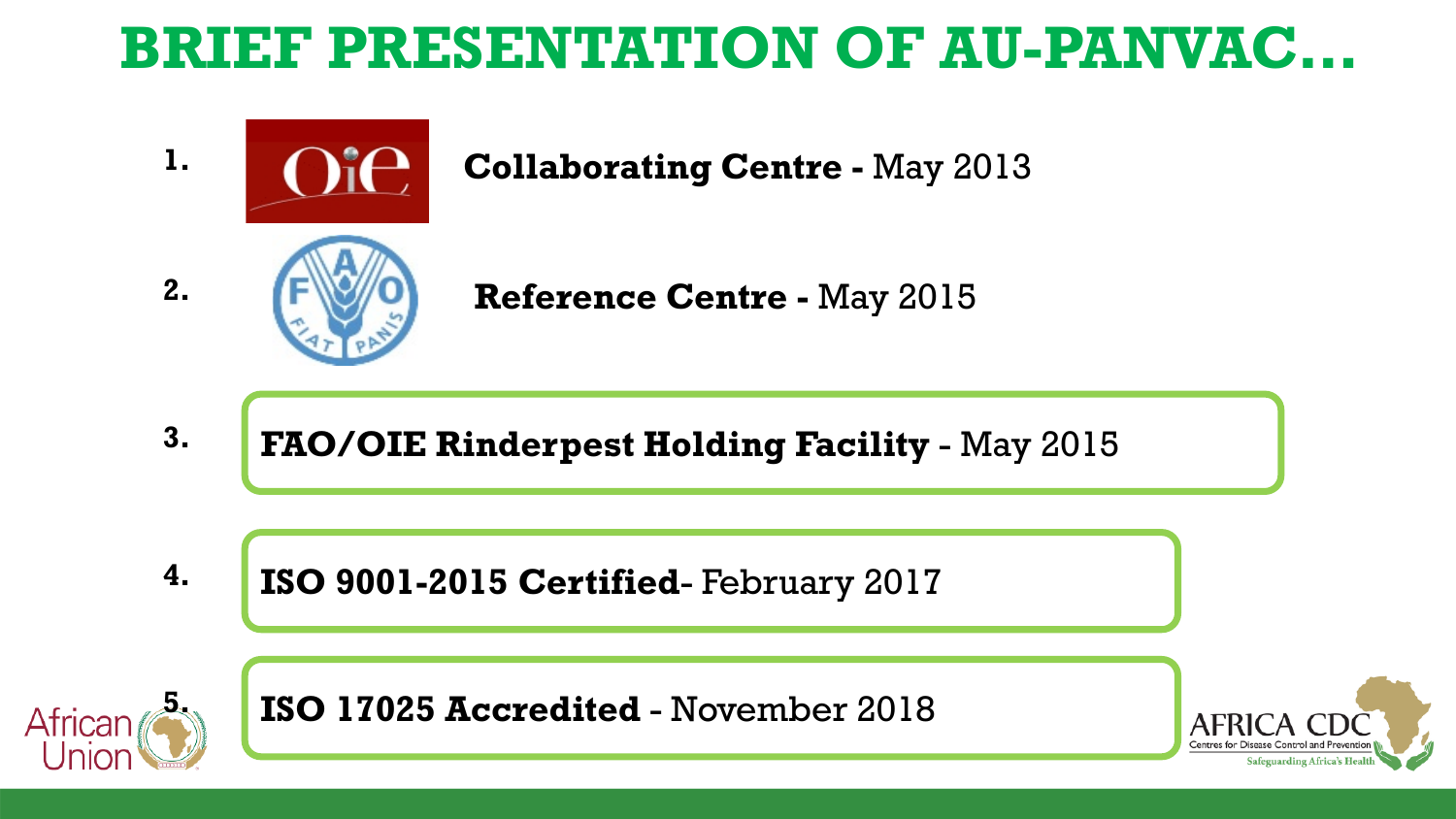## **BRIEF PRESENTATION OF AU-PANVAC…**

#### **AU-PANVAC Quality Management System**

#### $\Box$  ISO 9001:2015 Certified  $\Box$  ISO/IEC 17025 Accredited



| CATE                                                                                                   |  |
|--------------------------------------------------------------------------------------------------------|--|
|                                                                                                        |  |
|                                                                                                        |  |
|                                                                                                        |  |
|                                                                                                        |  |
|                                                                                                        |  |
| frican Veterinary Vaccine Centre<br><b>INVAC)</b>                                                      |  |
|                                                                                                        |  |
| 748                                                                                                    |  |
|                                                                                                        |  |
| Quality Management System.                                                                             |  |
|                                                                                                        |  |
|                                                                                                        |  |
| for veterinary vaccines, and production and                                                            |  |
| agents for animal disease diagnosis                                                                    |  |
|                                                                                                        |  |
|                                                                                                        |  |
| report, it was verified that the management system<br>ring standard:                                   |  |
|                                                                                                        |  |
|                                                                                                        |  |
|                                                                                                        |  |
|                                                                                                        |  |
| 077 QM15<br><b>DAKKS</b><br>$2-22$                                                                     |  |
| Deutsche<br>$2 - 21$<br>Akkreditterungsstelle<br>0-2M 16074 01:00                                      |  |
| 2.22                                                                                                   |  |
|                                                                                                        |  |
|                                                                                                        |  |
|                                                                                                        |  |
|                                                                                                        |  |
|                                                                                                        |  |
|                                                                                                        |  |
| nz-Straße 21, 60433 Frankfurt am Main, Germany<br>Konrad-Adenauer-Allee 5-10, 61115 Bad Vibel, Germany |  |
|                                                                                                        |  |
|                                                                                                        |  |
|                                                                                                        |  |

|          | ETHIOPIAN NATIONAL ACCREDITATION OFFICE                                                                                                                                                                                                                                                                                                                                                                                                                                                                  |  |
|----------|----------------------------------------------------------------------------------------------------------------------------------------------------------------------------------------------------------------------------------------------------------------------------------------------------------------------------------------------------------------------------------------------------------------------------------------------------------------------------------------------------------|--|
|          | <b>ACCREDITATION CERTIFICATE</b>                                                                                                                                                                                                                                                                                                                                                                                                                                                                         |  |
|          |                                                                                                                                                                                                                                                                                                                                                                                                                                                                                                          |  |
|          | PAN AFRICAN VETERINARY VACCINE CENTRE<br>(AU-PANVAC)                                                                                                                                                                                                                                                                                                                                                                                                                                                     |  |
|          | Debre zeit<br>Ethiopia<br>Facility Accreditation No: T0025                                                                                                                                                                                                                                                                                                                                                                                                                                               |  |
| field of | Is accredited by the Ethiopian National Accreditation Office (ENAO) to<br>perform tests in accordance with the attached Scope of Accreditation in the                                                                                                                                                                                                                                                                                                                                                    |  |
|          | Veterinary Vaccine Testing (Molecular Biology and Microbiological<br><b>Testing</b> )                                                                                                                                                                                                                                                                                                                                                                                                                    |  |
|          | The facility is accredited in accordance with the requirements of ISO/IEC 17825-2005,<br>General requirements for the competence of testing and calibration laboratories. The accreditation demonstrates technical competence for a defined scope and the operation of a<br>laboratory quality management system. While this certificate remains valid, the Accredited<br>Facility named above is authorized to use the relevant ENAO accreditation symbol to issue<br>test reports and/or certificates. |  |
|          | Date of issue: 16/11/2018                                                                                                                                                                                                                                                                                                                                                                                                                                                                                |  |
|          | Expiry date: 15/05/2023                                                                                                                                                                                                                                                                                                                                                                                                                                                                                  |  |
|          | Ato Araya Fesseha<br><b>Director General</b><br>Ethiopian National Accreditation Office                                                                                                                                                                                                                                                                                                                                                                                                                  |  |
|          | Page 1 of 3                                                                                                                                                                                                                                                                                                                                                                                                                                                                                              |  |

**Safeguarding Africa's Health**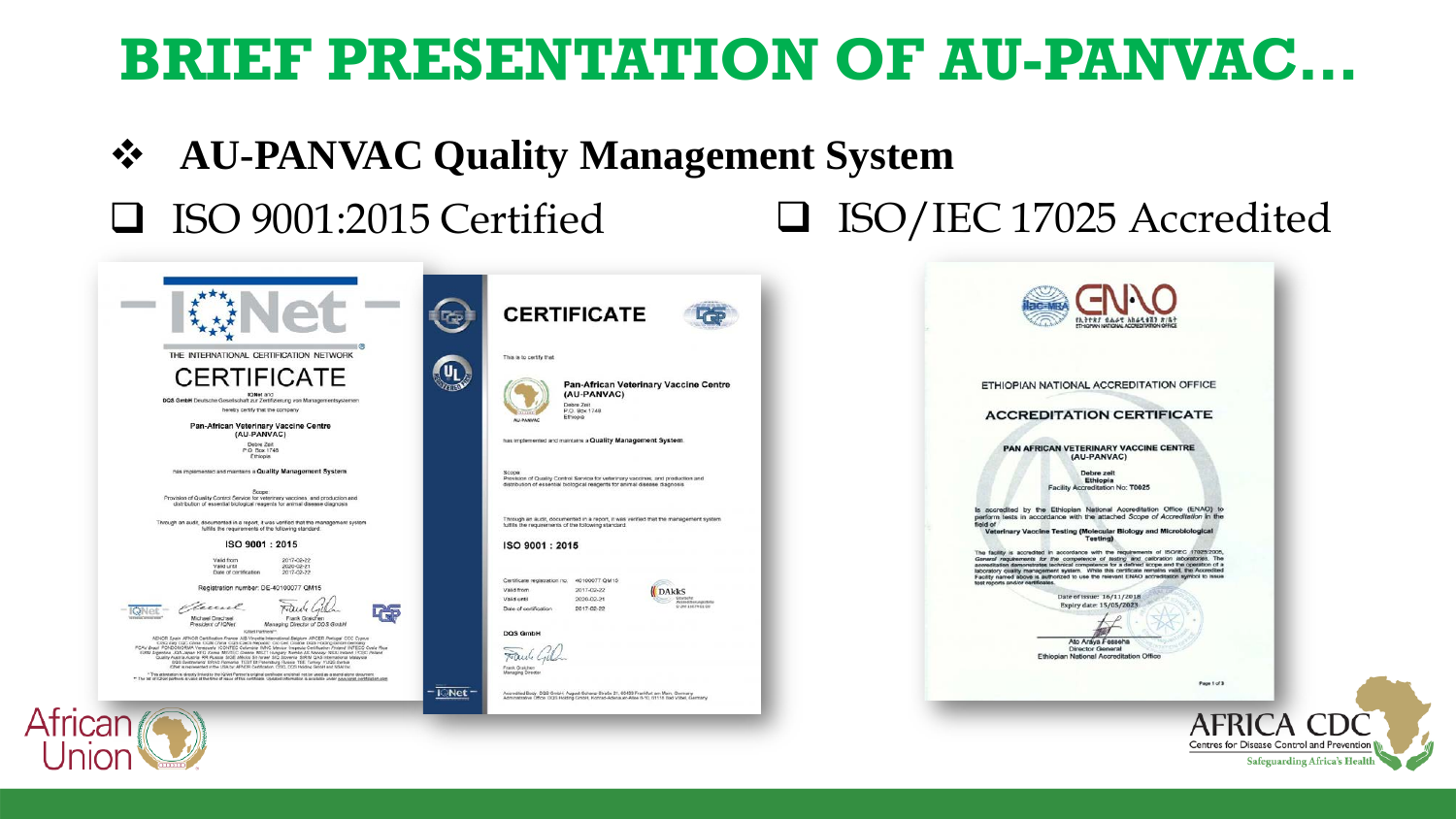#### **IMPACT OF ANIMAL DISEASES ON PUBLIC HEALTH**

- **60% of human pathogens** are zoonotic (OIE)
	- **Zoonosis:** *disease or infection which is naturally transmissible from animals to humans (OIE Terrestrial Code)*
- **75% of emerging infectious diseases** of humans have an animal origin (OIE)





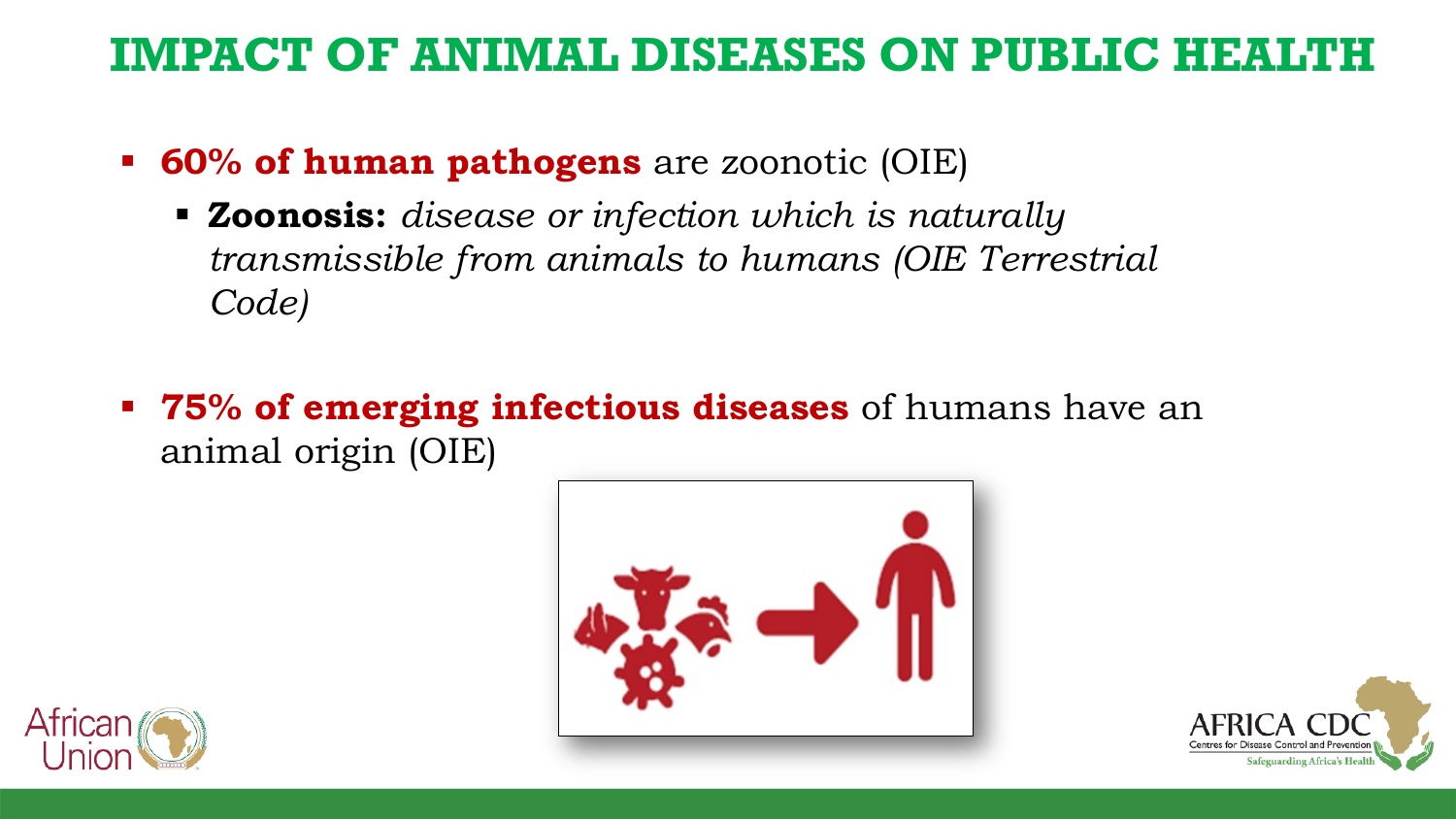# **AU-PANVAC SUPPORT TO ONE HEALTH CONCEPT**



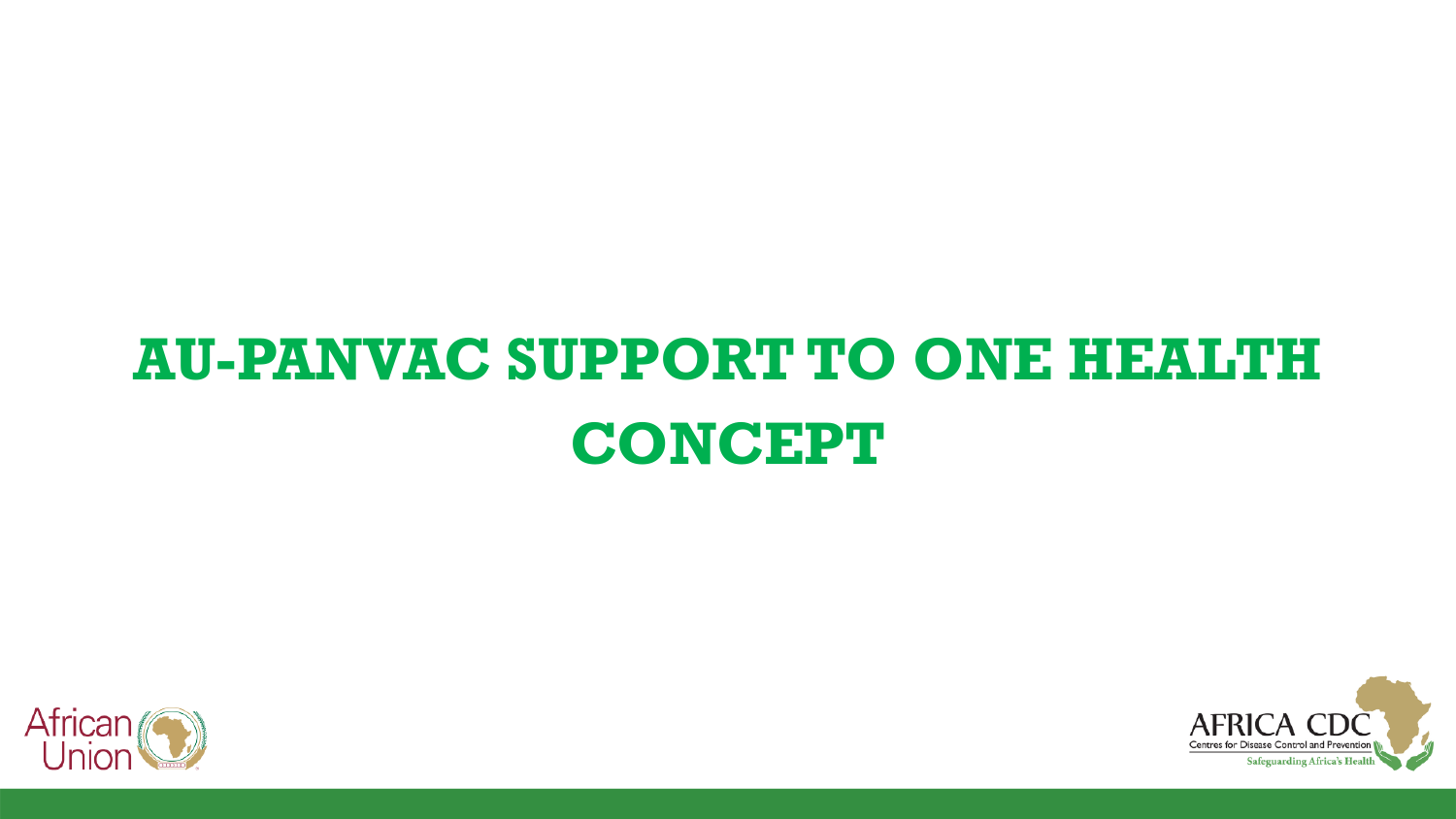#### **ZOONOTIC DISEASES**

- The one health concept is expected to be a pillar in mitigating against all zoonotic disease
- The major zoonotic diseases in Africa are:
	- Anthrax
	- Brucellosis
	- Rabies
	- Rift Valley Fever

Zoonotic diseases can be controlled through vaccination….



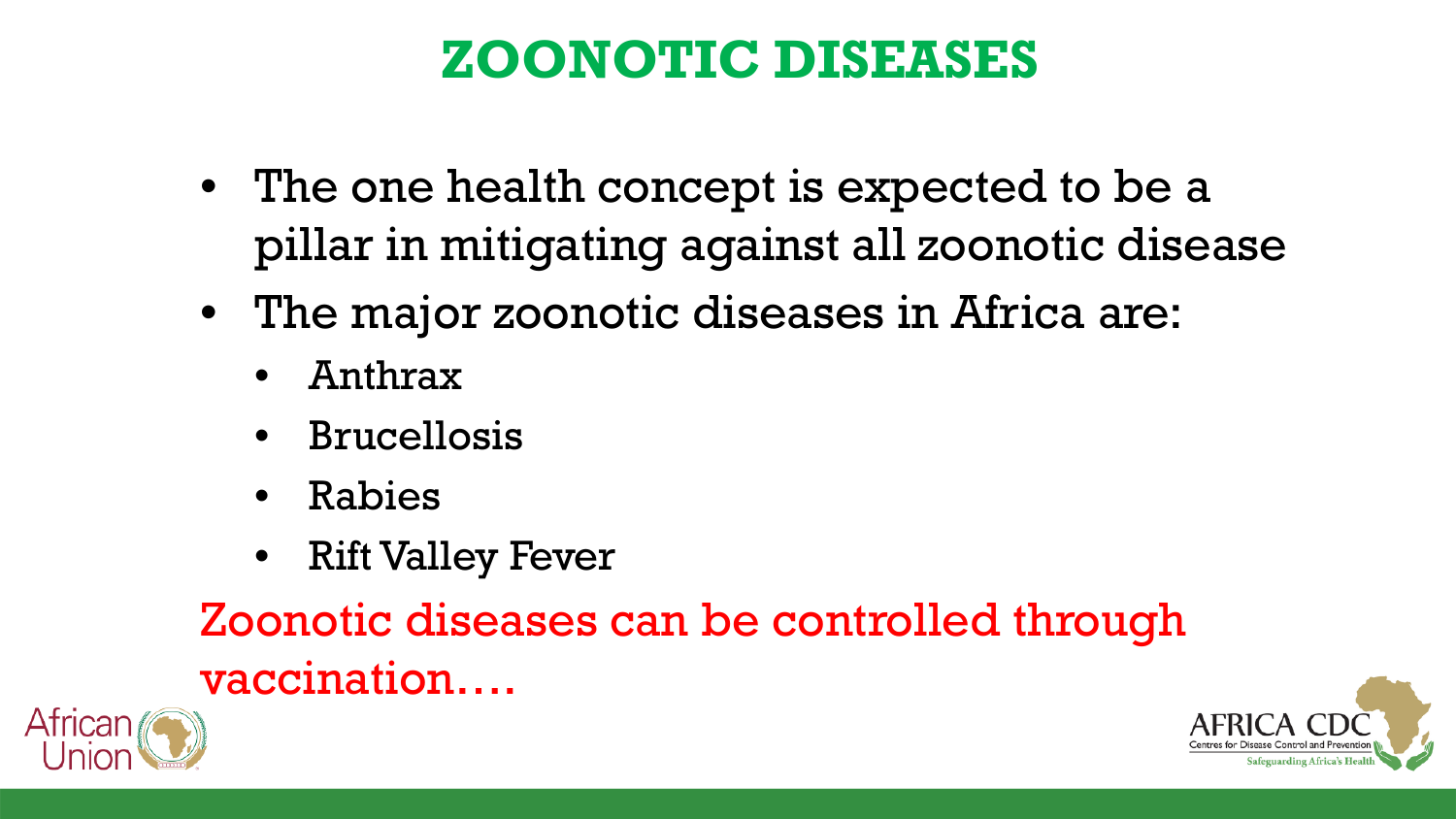#### **ANTI-MICROBIAL RESISTANCE**

- AU-PANVAC is part of the African Union Antimicrobial resistance joint task force
- Vaccination can help to reduce the usage of anti-microbials in livestock production
- Vaccines certified by PANVAC help to prevent bacterial diseases such as Anthrax, CBPP, CCPP, Brucella…



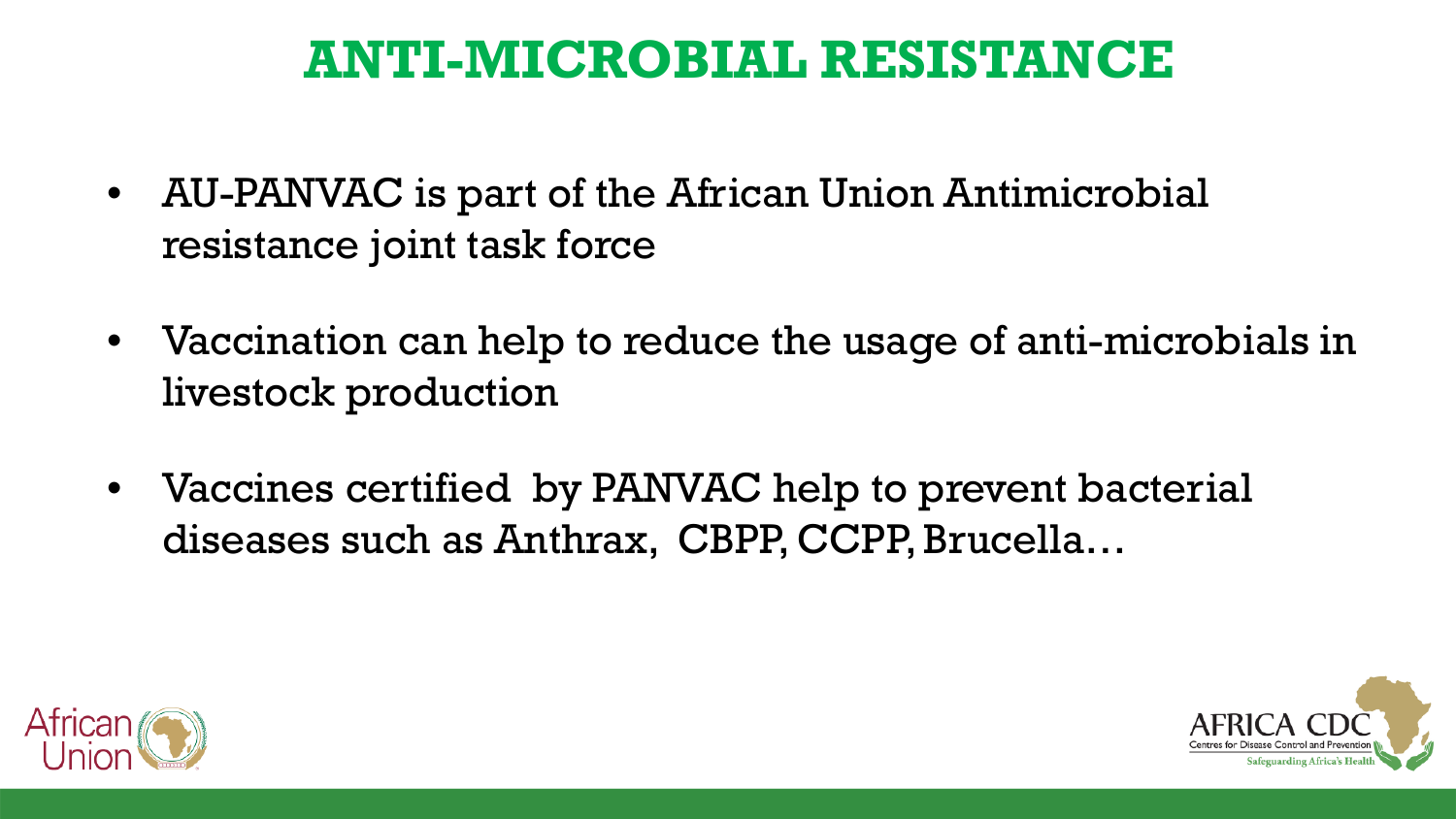



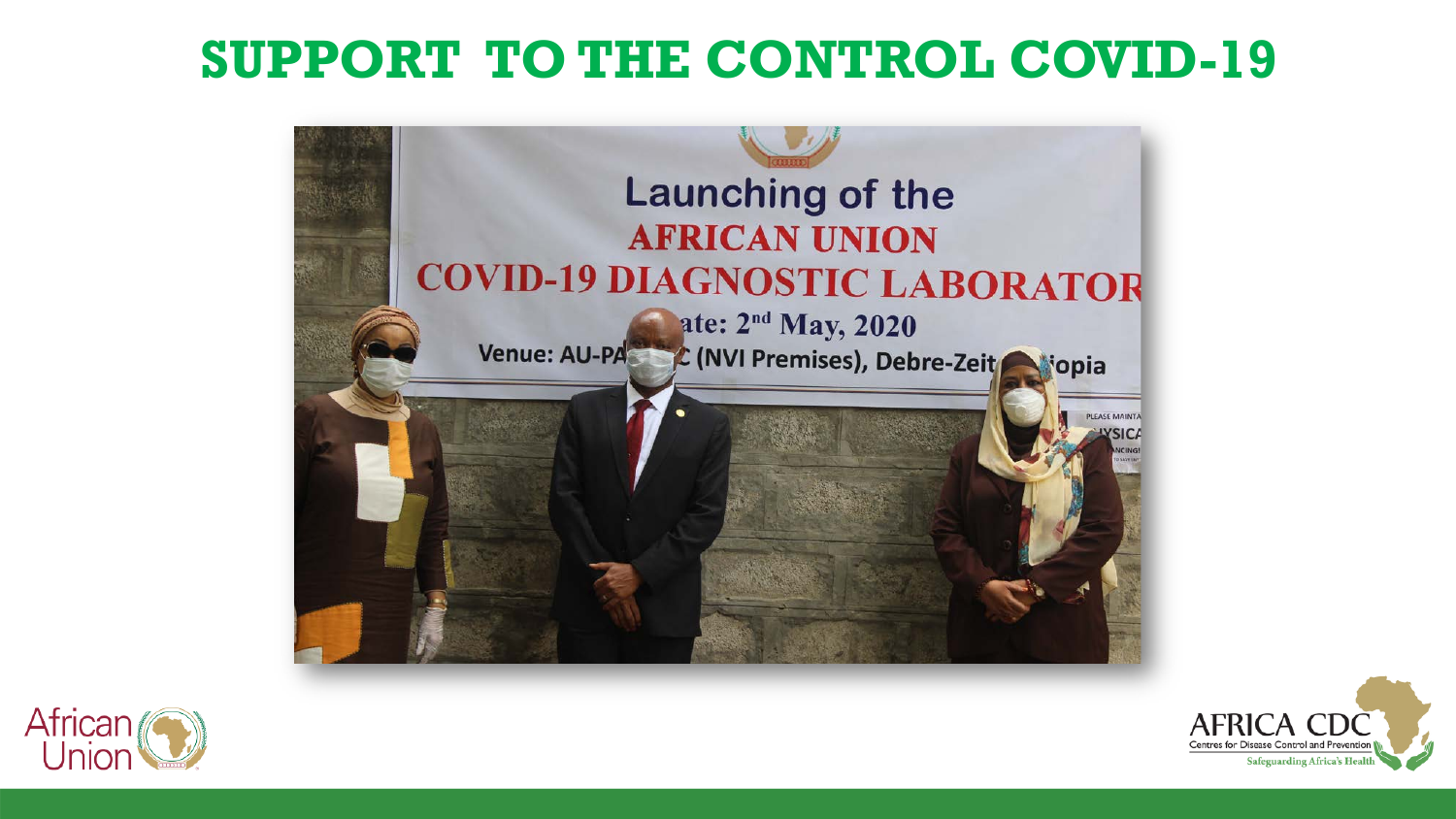- **OIE guidance for veterinary laboratories in support of COVID-19 control**
	- 1. Veterinary laboratories to provide support
		- quality assurance,
		- II. biosafety and biosecurity, and
		- III. high throughput testing for the surveillance and control of infectious diseases in animals – **COVID-19**
	- 2. Veterinary Services to provide expertise in the fields of epidemiology, risk assessment, training and risk communication.



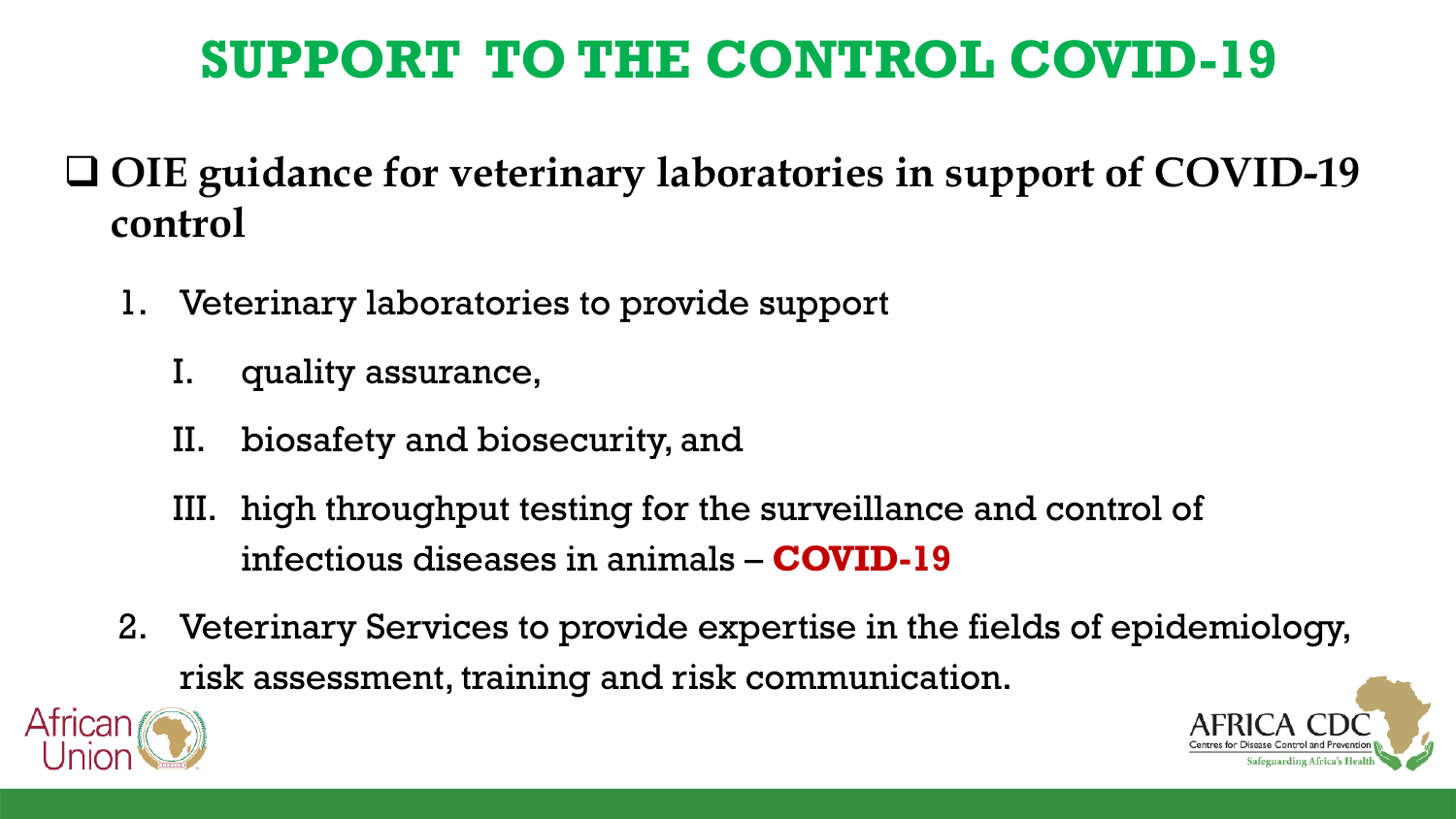#### **Biorisk Management System in AU-PANVAC**

- **OIE:** Biosafety and biosecurity: standard for managing biological risk in the veterinary laboratory and animal facilities
- **☆ WHO:** Biorisk Management Laboratory biosecurity quidelines
- **☆ FAO:** Biosafety dossier, Biosecurity principles and components
- **ISO 35001:2019** Biorisk Management for laboratories



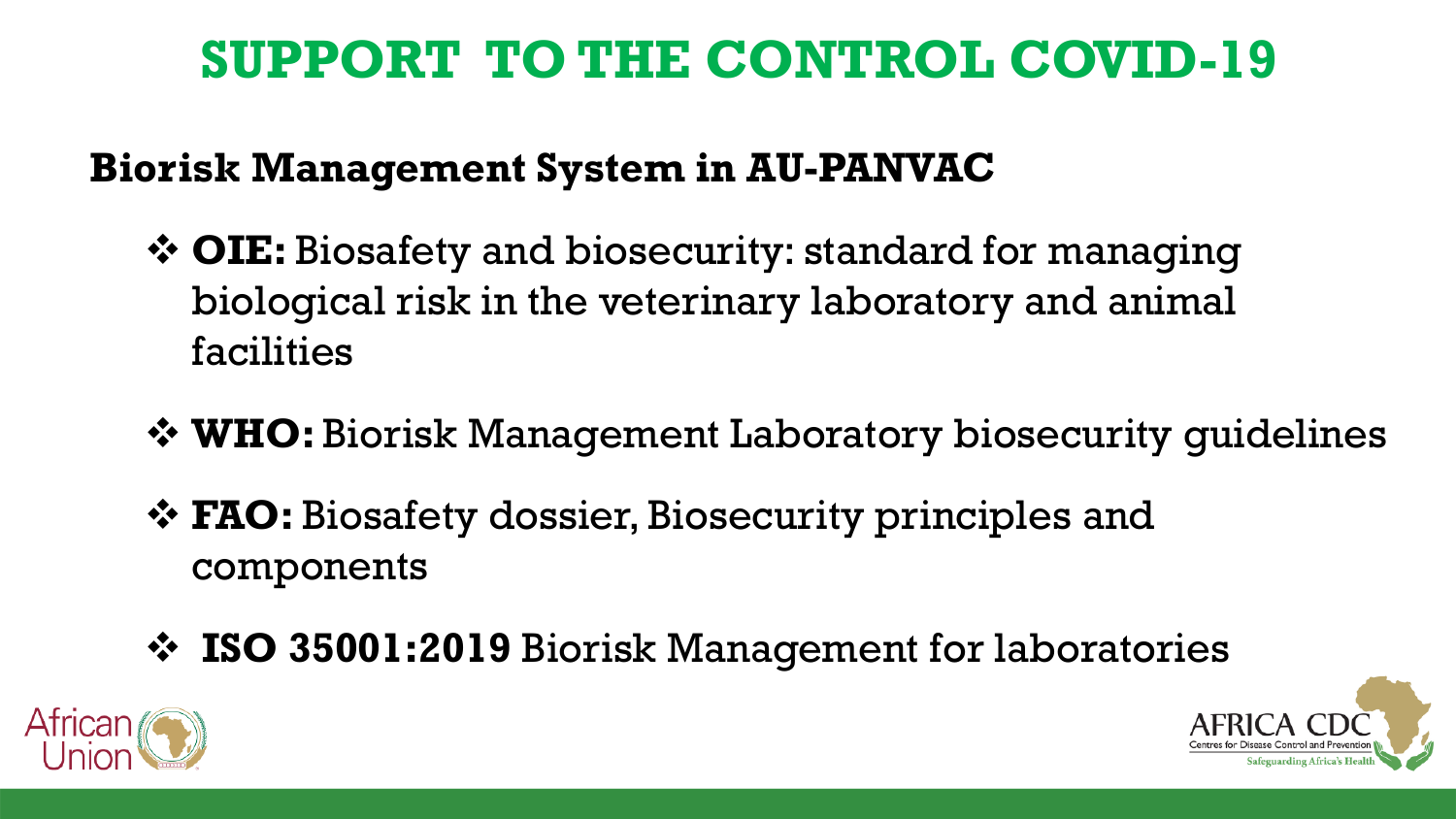# **SUPPORT TO THE CONTROL COVID-19 SERVICES PROVIDED**

• AUMSD collect the samples (*AU staff, Member state Embassy, AU Consultants, AU Summits and* 

*Meetings Delegates, Partners & Int'l Organizations: AfDB, IFRC, GIZ, etc. ; Non-African Embassies; e.g., Kuwait, Vatican, Brazil, Portugal, Palestine, UAE, Saudi Arabia…).*

- PANVAC (samples testing Services):
	- Real time PCR testing for COVID-19
	- **Result compilation and reporting** to AU medical **within the day** of sample receipt
	- May 2020-Oct. 2021: More than 28 000 samples tested
	- $\triangleright$  Support in the Genotyping characterisation of SARS-Cov-2 virus variants



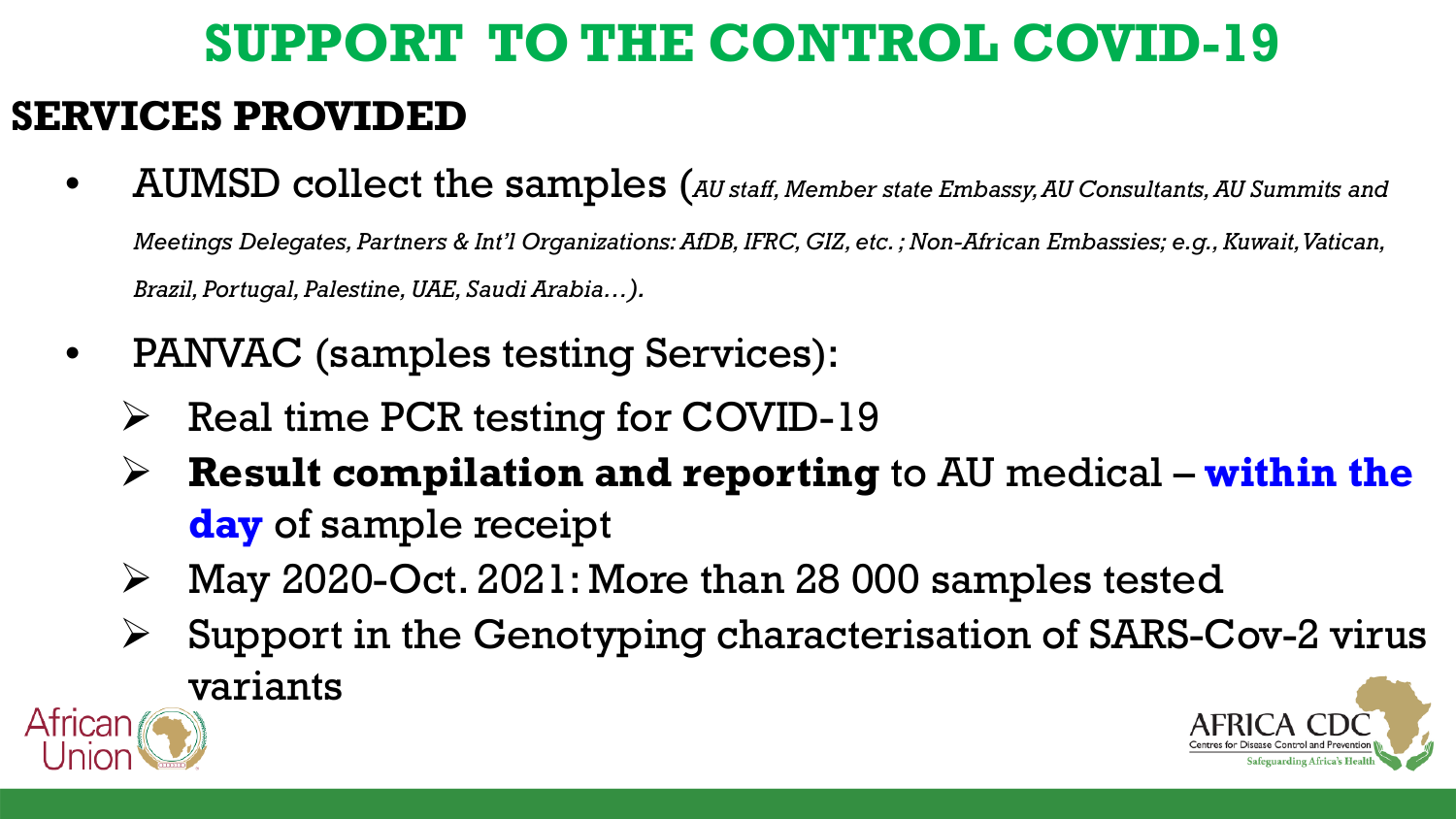#### **COLLABORATION WITH AFRICA CDC for DEVELOPMENT OF SEROLOGY TESTS**

- AU-PANVAC has capacity to develop and evaluate diagnostic test kits
- Work has started on the development of Covid19 diagnostic ELISA tests
- Discussions ongoing on setting up prequalification of diagnostic tests

#### **COLLABORATION WITH ETHIOPIA MTI**

• Work is ongoing with the Ministry of Technology and Innovation on "The effect of herbal extract on covid 19 virus"



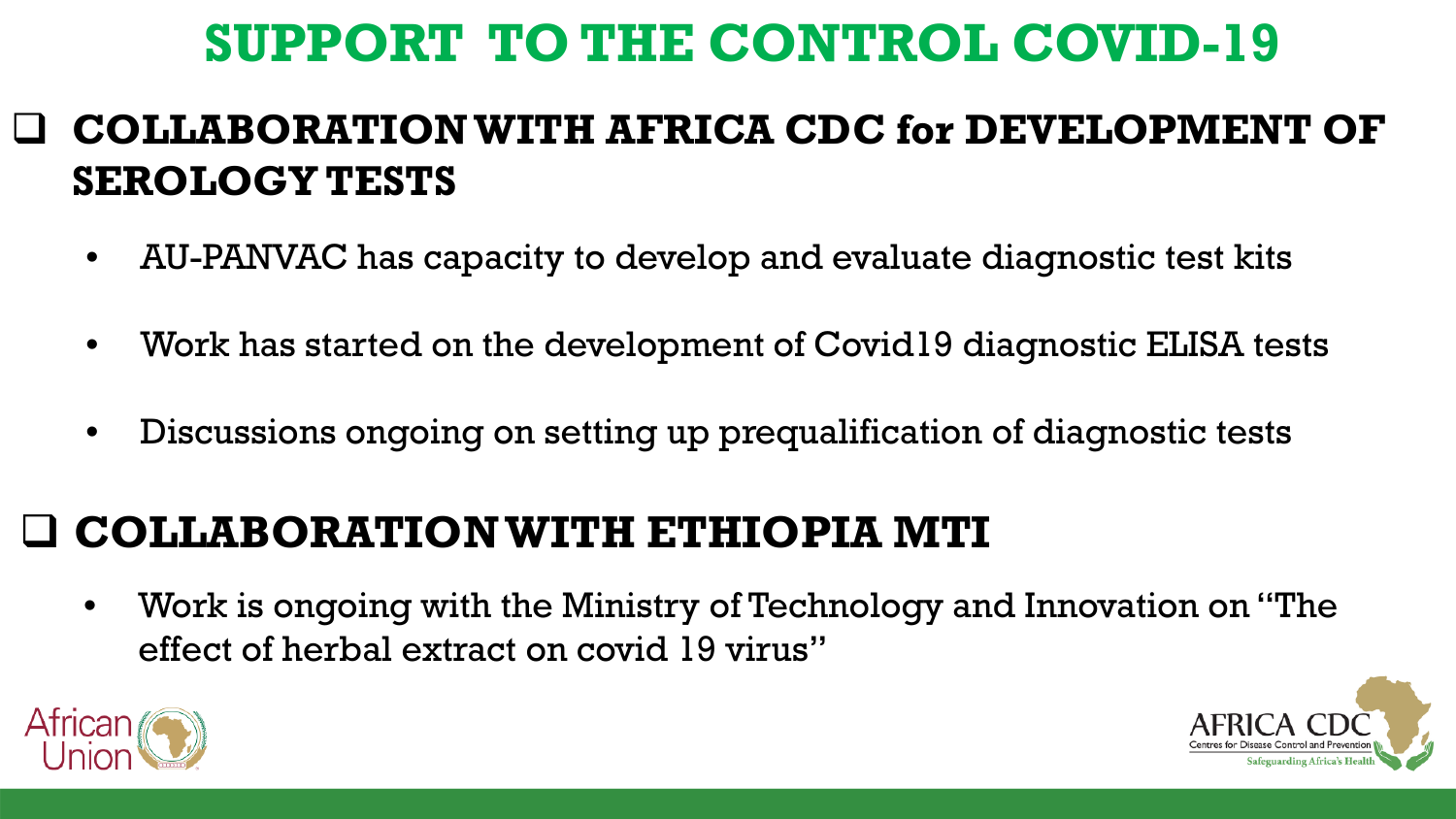# **TRANSPORT OF INFECTIOUS SUBSTANCES AND BIOLOGICAL SPECIMENS**



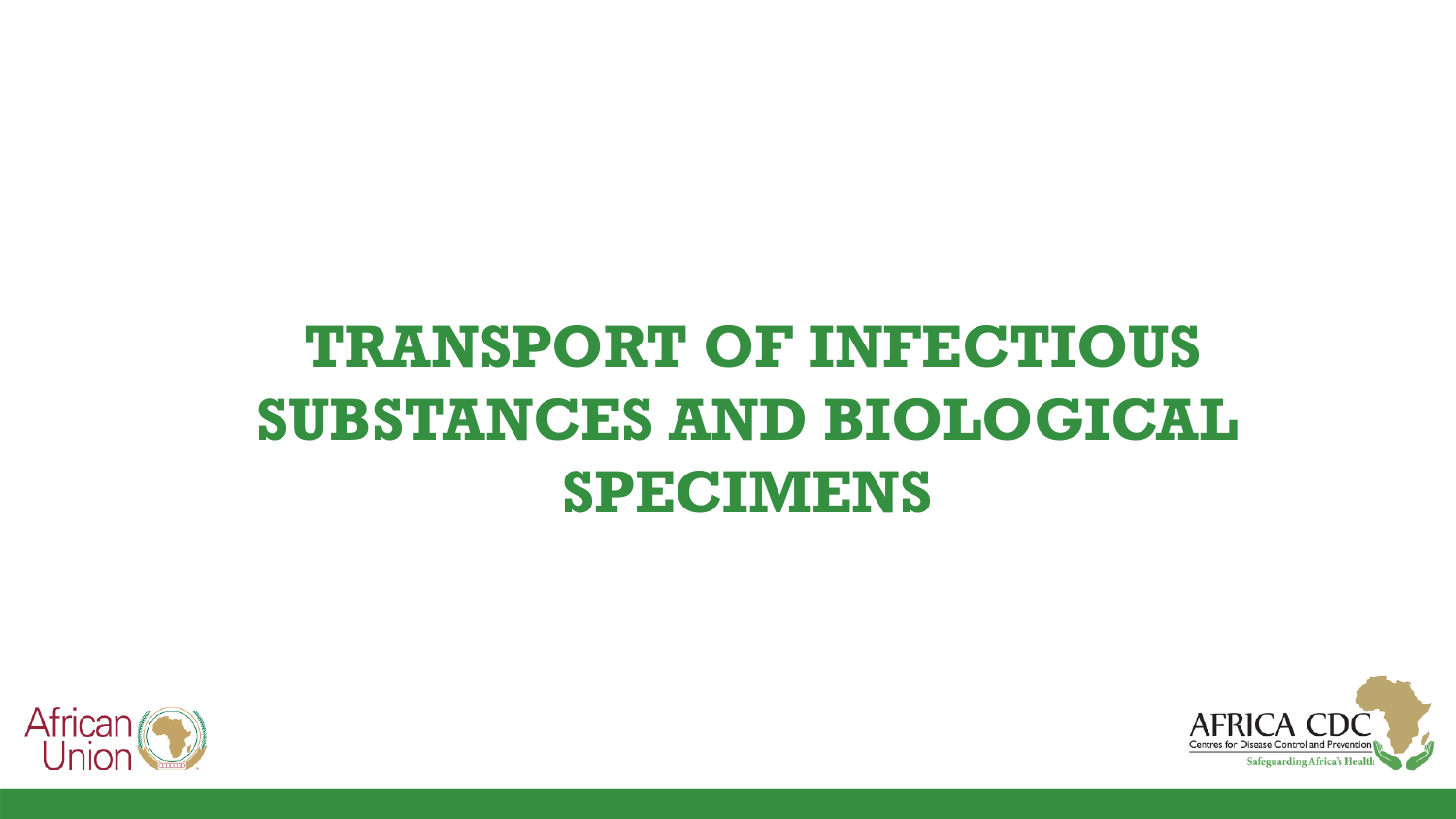## **GUIDELINES FOR TRANSPORT OF INFECTIOUS SUBSTANCES AND BIOLOGICAL SPECIMENS**

- In collaboration with FAO, AU-IBAR, and Af.CDC, AU-PANVAC is developing guidelines for Africa for shipment of infectious substances and biological specimens
- All AU-PANVAC technical staff are certified shippers
- 4 of them are certified trainers and are providing training to various institutions.





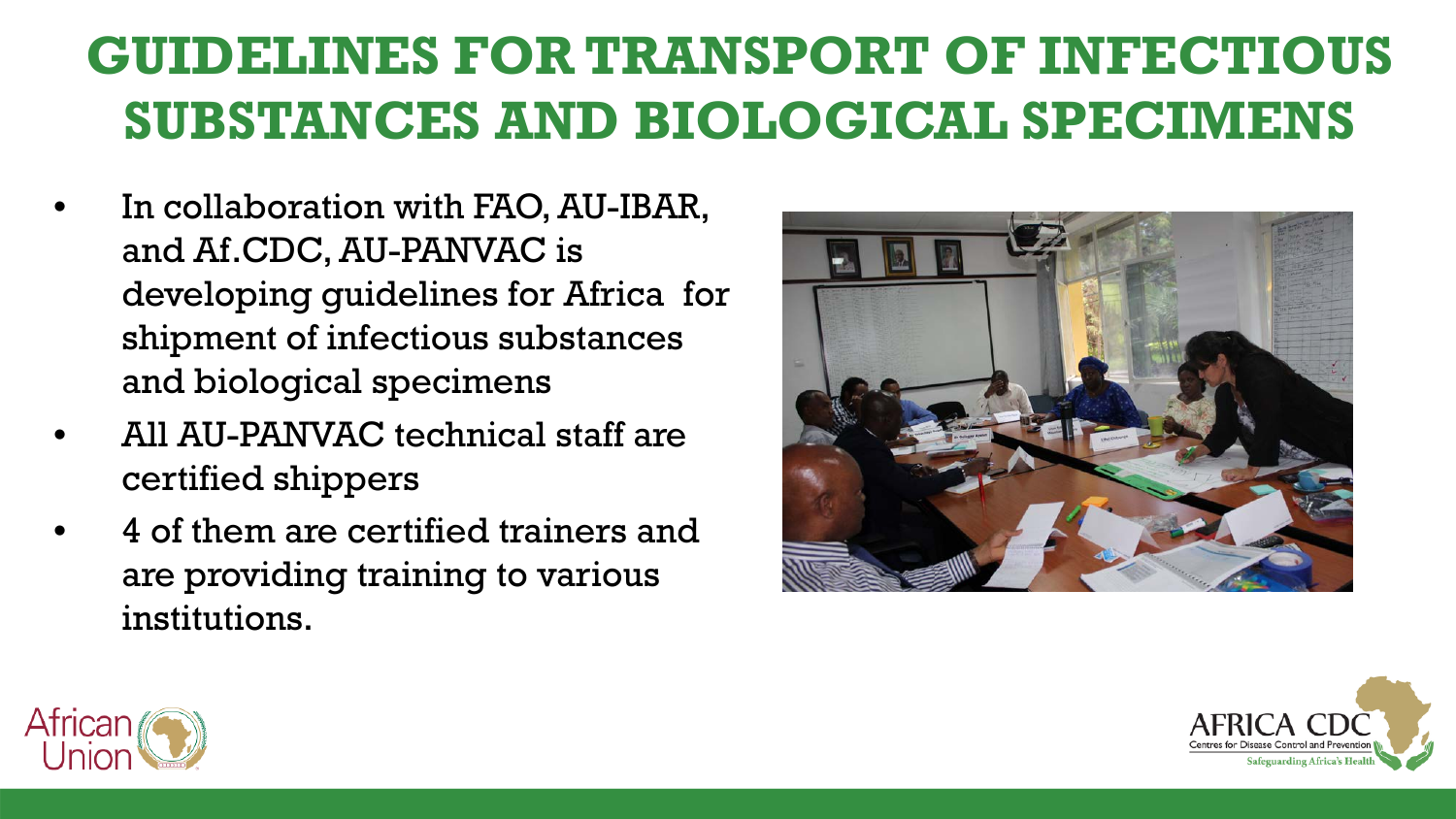# **CONCLUSION**

- By ensuring that the vaccines used in the field are of good quality, AU-PANVAC is helping control the spread of zoonotic diseases and reducing the use of antimicrobials
- AU-PANVAC will continue to work with partners on the One Health Initiative
- AU-PANVAC is committed to continue improving animal health for a positive impact on human lives